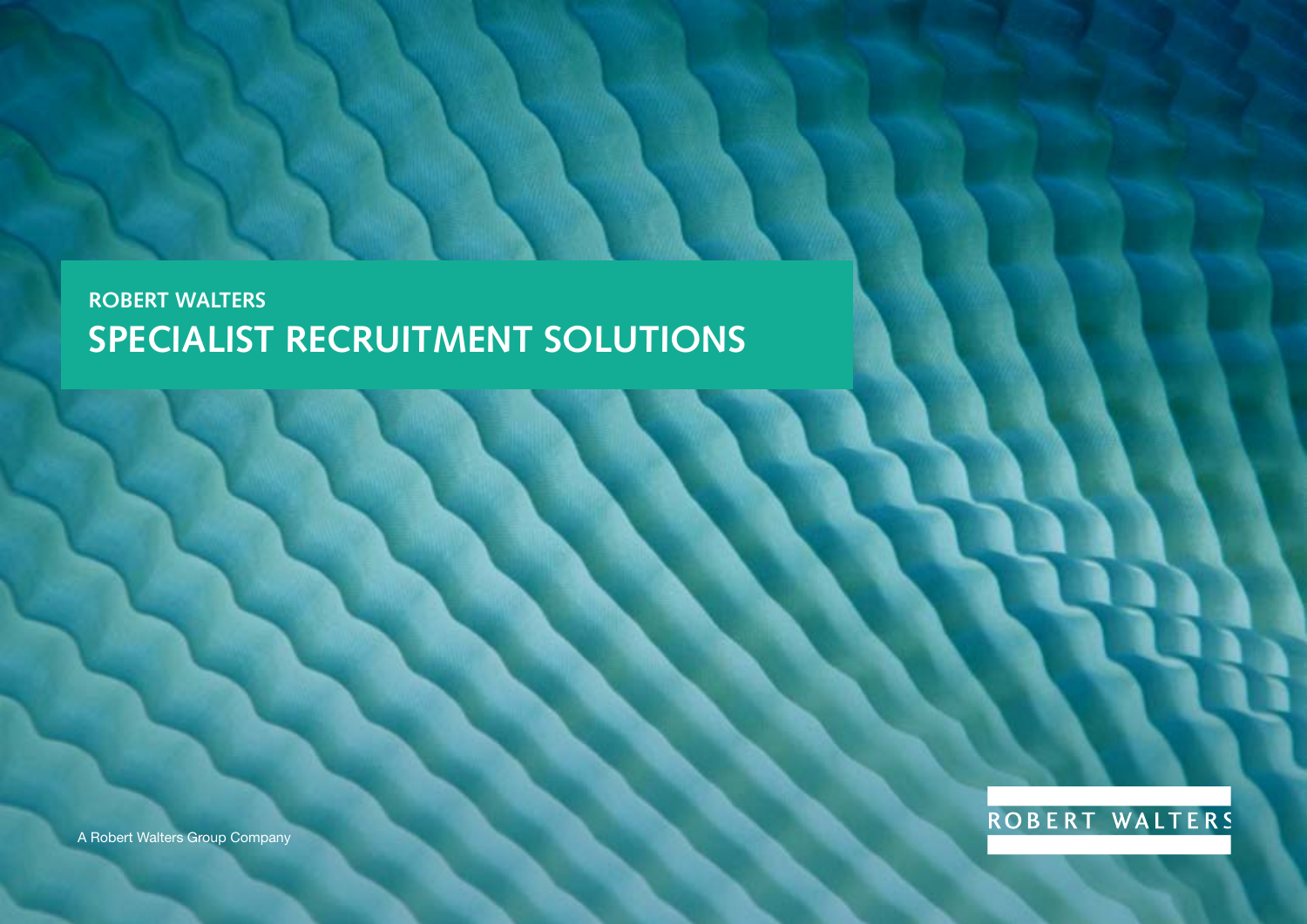## **Contents**

- | [Securing talented professionals for your organisation](#page-2-0)
- | [Our specialist recruitment service](#page-3-0)
- | [What makes us different?](#page-4-0)
- | Partnering with us
- | [Candidate experience](#page-6-0)
- | [Innovative talent attraction campaigns](#page-7-0)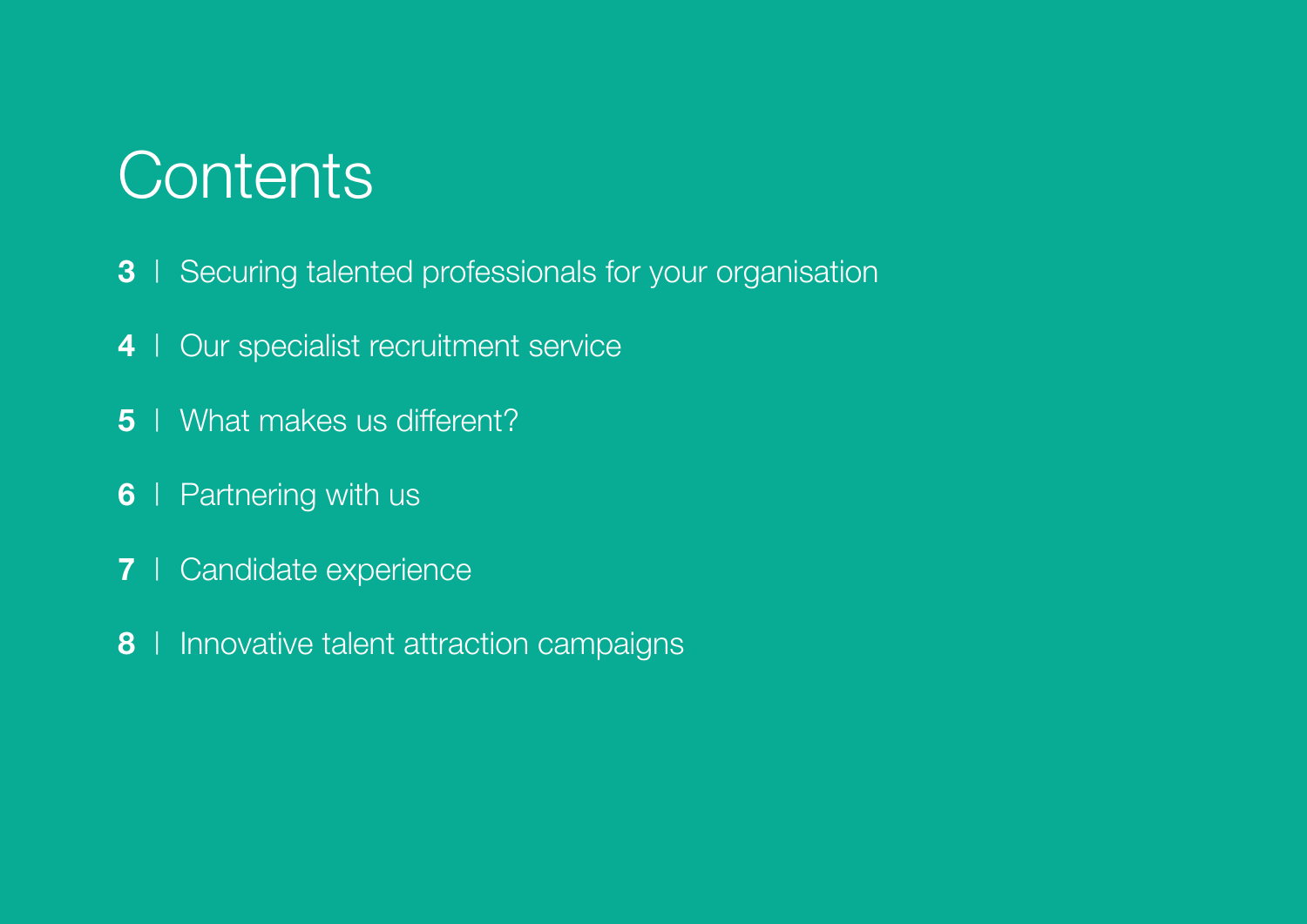## <span id="page-2-0"></span>**Securing talented professionals for your organisation**

**Robert Walters is a global organisation with local networks. We understand that no two organisations are the same, and we tailor recruitment solutions accordingly.**

**Working in partnership with you, we draw on our specialist knowledge and a range of targeted channels to secure talented professionals for your organisation.**

 $\bigcap$ 

Robert Walters had the highest capability when we went to market and the offshore reach to attract international talent, as well as domestic talent. The dedicated teams had the skillset to pinpoint the cultural aspects of prospective candidates with our organisation.

**Simon Mason, Deputy Commissioner Corporate Integrity and Assurance Inland Revenue** 

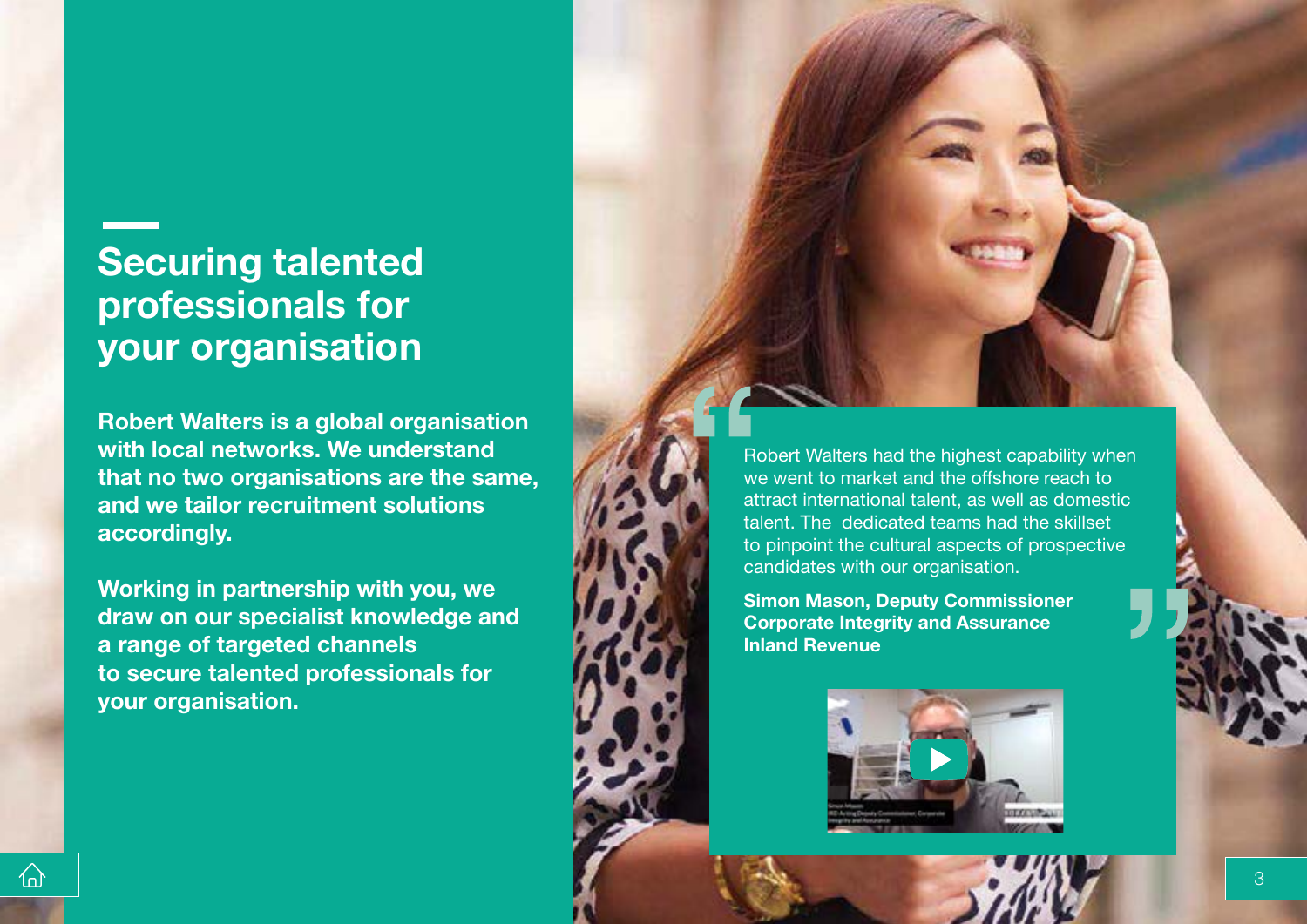## <span id="page-3-0"></span>**C** Our Specialist Recruitment Service

Robert Walters' mission is to provide the highest quality service to clients and candidates alike, and to continue to set new standards of innovation in the recruitment industry to improve candidate and client experience.

As well as providing integrated end-to-end recruitment solutions, we can also offer modular recruitment services including; innovative talent attraction campaigns, shortlisting, interviewing, panel engagement, diversity reviews, salary benchmarking and offer management.

Whichever solution you require, you will receive a quality and consistent service that can cover the key stages of the recruitment process.

 $\left\langle \right\rangle$ 



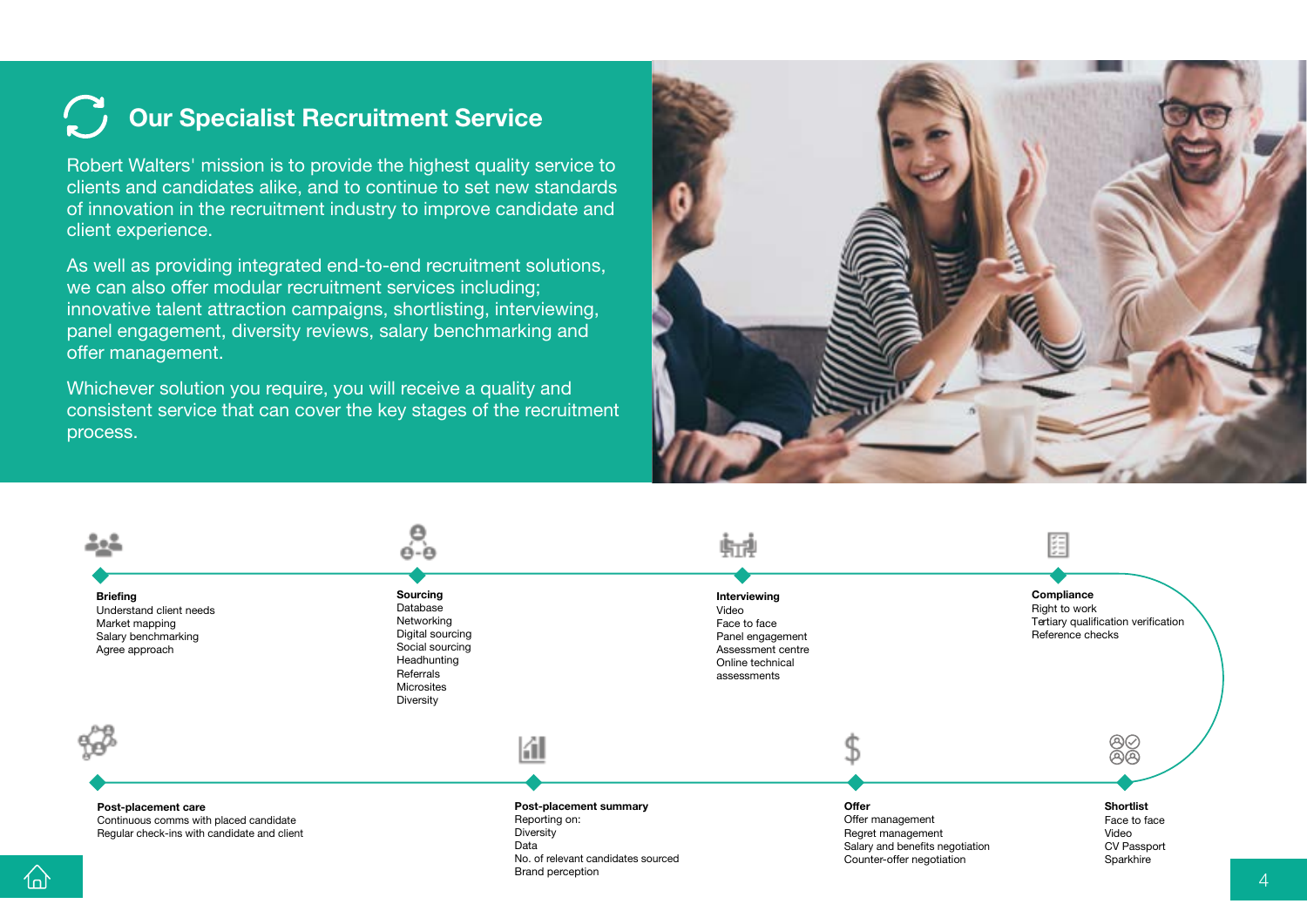## <span id="page-4-0"></span>**What makes us different?**



### **OUR PURPOSE**

We're keenly aware of the role we play in the success and prosperity of individuals and organisations around the world. To uphold this responsibility to our clients and candidates, we are firmly dedicated to a central, unifying purpose — powering people and organisations to fulfil their unique potential. Our purpose underpins our culture and our passion to help our clients and candidates succeed.



### **OUR PEOPLE**

Our people are our greatest asset. The majority of our consultants were professionals in the industries for which they recruit, and transitioning into recruitment have maintained their professional memberships, affiliations and network connections. We have developed a strong team of long serving, specialist consultants, who receive ongoing training and performance feedback to maintain the highest possible standards.



### **TEAM AND NON-COMMISSION BASED ENVIRONMENT**

Key to our success — and what makes us stand apart from our competitors is our non-commission model. This remuneration structure encourages a consultative and relationship-driven approach to recruitment, where our consultants are rewarded for building long-term, mutually beneficial relationships with clients and candidates. As there is no candidate ownership and candidates are shared within teams, our consultants are committed to working together to achieve the best fit for both you and our valued candidates.



### **REFERRAL PROGRAM**

Referrals are the lifeblood of our business. Over 65% of our candidates are sourced from referrals, which is a testament to the quality of the service we provide and means that you can be sure we have access to the best candidates available.



### **CANDIDATE COMMUNITY**

Robert Walters has developed a strong relationship with our temporary workforce, with a number of candidates having partnered with us and our clients on multiple assignments. We are committed to adding value to the talent pool to build relationships, create a loyal community, and in turn, a quality service to our clients. The Robert Walters Benefits Program is a unique initiative which provides additional benefits including:

- Weekly payments
- Access to Public Liability and Professional Indemnity insurance
- Special access to various discounts and benefits as part of Robert Walters Benefits Hub including lifestyle, travel & holiday, telecommunications & IT, car insurance and finance providers
- Professional development and VIP events



### **INTERNATIONAL CAREER MANAGEMENT**

Being a global company, we utilise our network of overseas databases and offices to ensure we reach the highest calibre candidates internationally. Our 'International Career Management' service tracks returning Australian and New Zealand nationals up to six months prior to their move home, as well as international candidates seeking a new step in their career in Australia or New Zealand, maximising our ability to identify all candidates both in the local market or returning through Robert Walters international offices.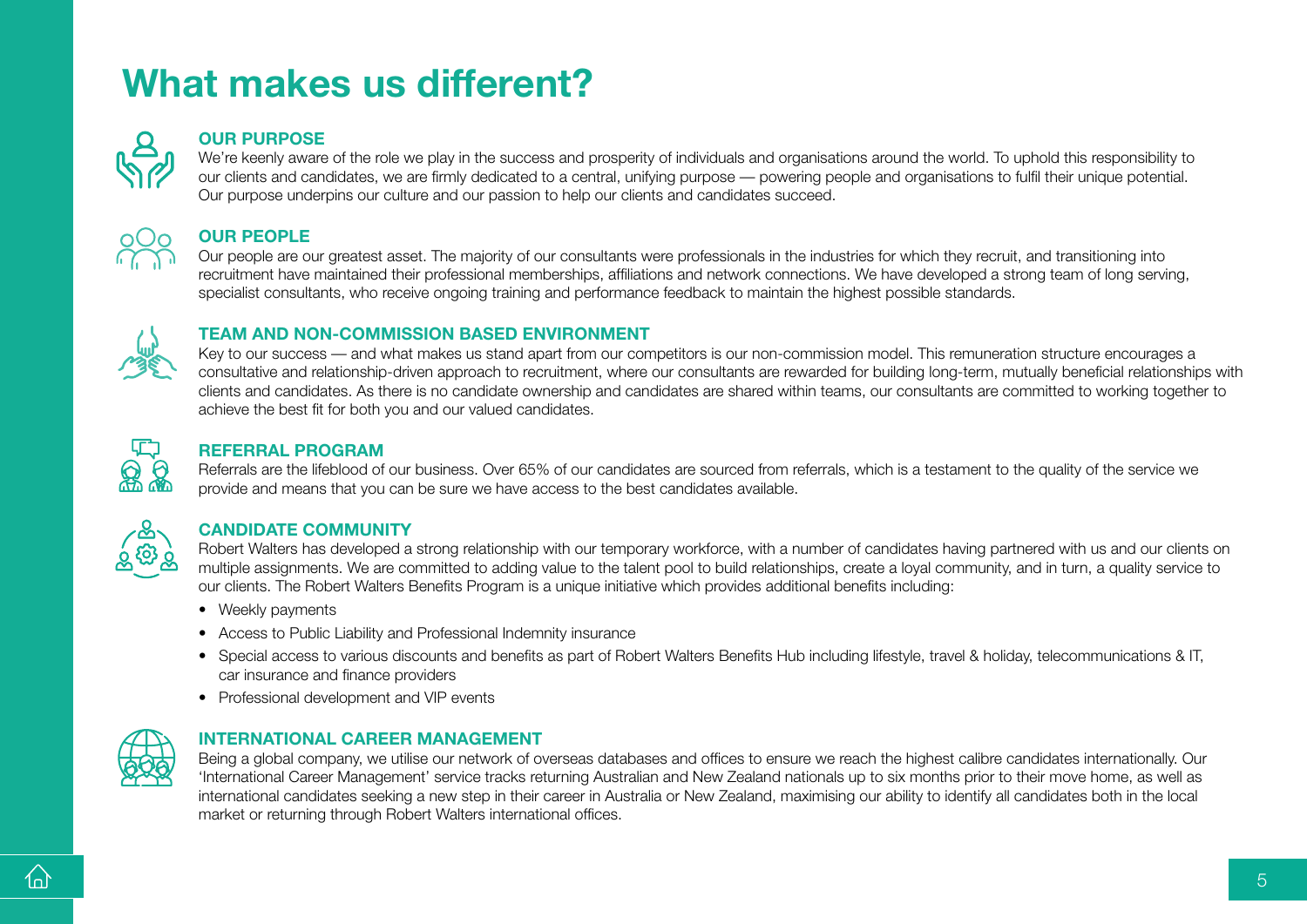## <span id="page-5-0"></span>**Partnering with us**

Robert Walters provide high quality recruitment services that are consistent across all regions and areas of specialisation. When working with our clients, we develop a partner relationship based on the principles of continuous improvement and knowledge sharing. Irrespective of industry or geography, we recognise that your organisation has unique recruitment needs and every candidate a unique set of skills. That's why our approach to recruitment is never prescriptive; instead, we are guided by the requirements specific to your organisation.

### **HOW CAN WE PARTNER WITH YOUR ORGANISATION?**



The temporary workforce has become an integral solution for organisations when effectively managing resourcing requirements. Now, more than ever, employers recognise the need to look past the traditional definition of employee and develop strategies to effectively source, secure and manage the best talent to create effective outcomes for their organisation.



Our perm consultants are specialists in the fields they recruit for, with strong personal relationships and wide industry networks. That means our candidates can trust our expertise in finding the right role for even the most niche skill sets, and in turn, our clients get the peace of mind that any candidate we put forward will have the right skills for the job.



For high volume projects, our assessment centre recruitment capability provides a strategic resourcing solution for your organisation By assessing diverse talent pools and delivering a focused review of the aptitude and personality of a candidate, the assessment centres are custom built to suit the operational and cultural requirements of your organisation.

# **EXECUTIVE**

Robert Walters has been successful in recruiting executive level positions over the past thirty years. We collaborate with our clients to identify key areas of competence, develop behavioural based questioning and build matrices on executive competence for use by selection panels to ensure that candidates are being interviewed according to the same performance indicators.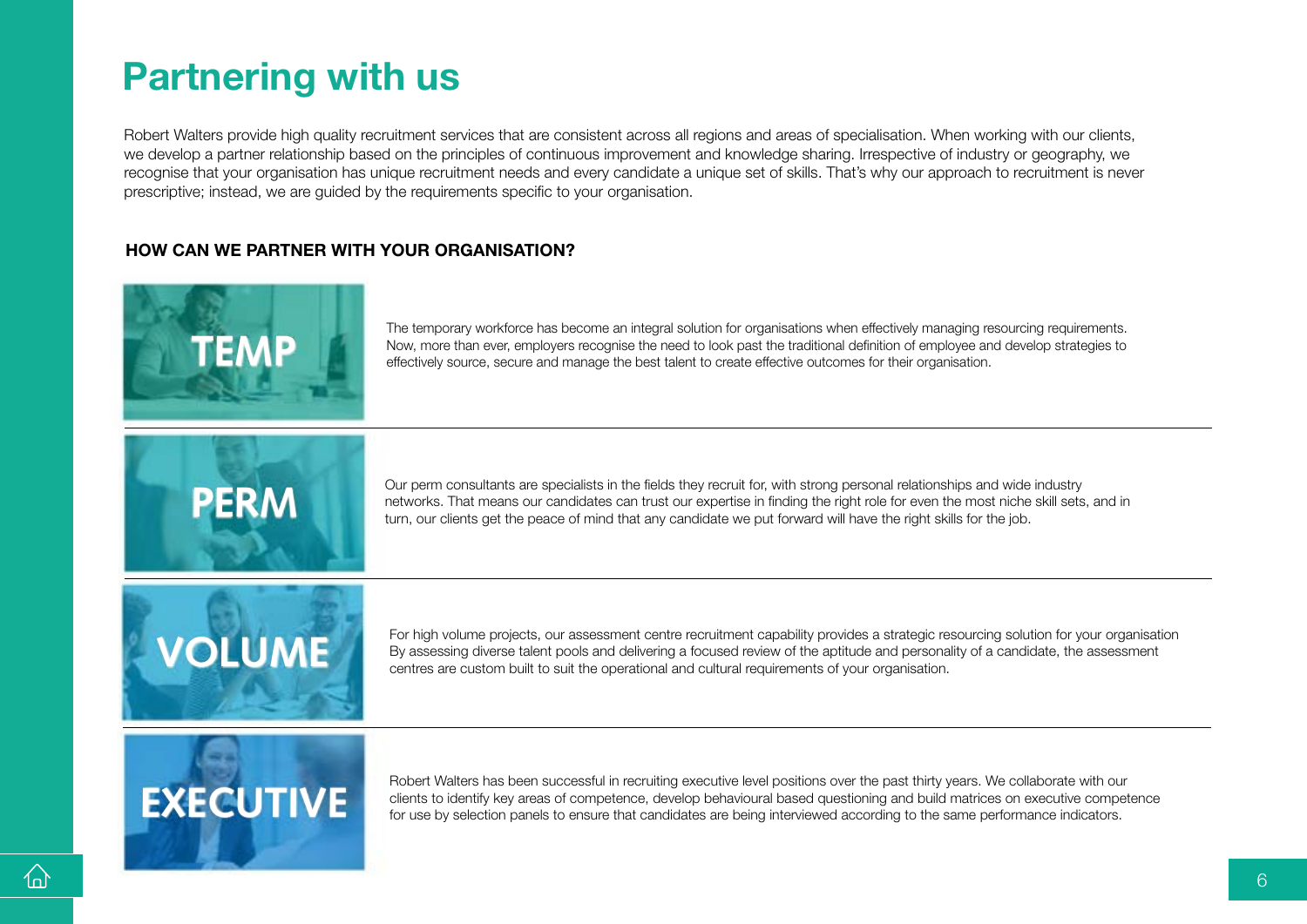## <span id="page-6-0"></span>**Candidate experience**

**Our career-long relationships with our candidates are part of our DNA and continue to be at the centre of how we do business. Without the candidates that we work with, we're unable to support you to build your business, so ensuring that they receive the best possible service from us at every stage of the process is critical.** 

**We continuously look to improve this service, which means listening to feedback and acting upon it. Our regular candidate satisfaction surveys ensure that we secure direct feedback from our candidates on our service delivery and can identify the specifics on where we need to improve. It also provides us with an opportunity to understand what we're doing well and using the positive feedback as a mechanism to secure quality referrals.** 

**We do not believe in transactional recruitment and see a successful placement as the beginning of the working relationship, not the end, implementing a quality management system throughout each engagement, to support long term partnerships.**

The role my consultant played was key in finding me the right role, as she has the relationship with the client and she has the relationship with me, the candidate. My consultant also played a big part in my development by coaching and preparing me for the interviews.

### **Jarred, Financial Accountant**



仙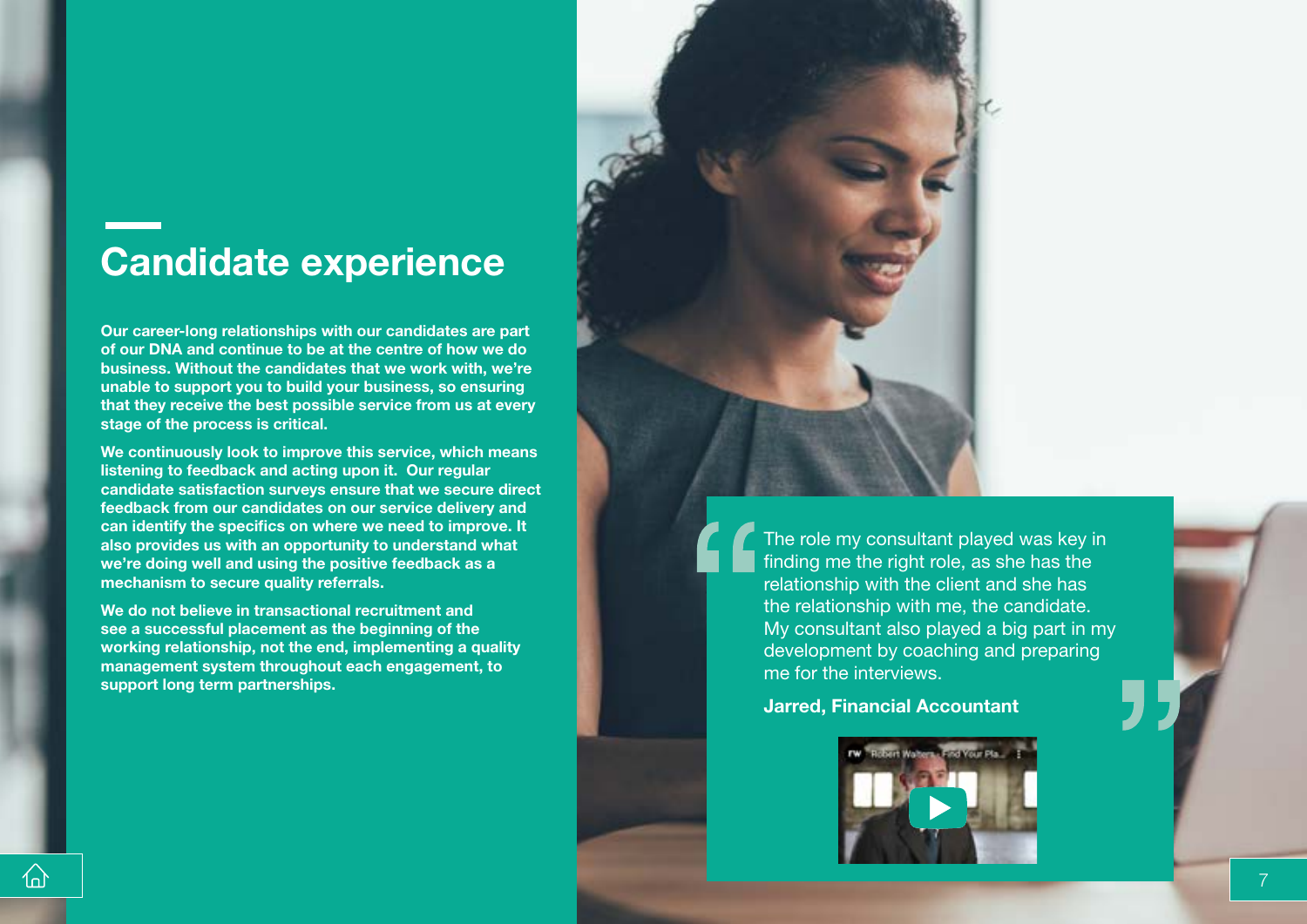## <span id="page-7-0"></span>**Innovative talent attraction campaigns**



### **DEDICATED RECRUITMENT MARKETING SPECIALIST**

Our in-house marketing team design tailored campaigns using a range of channels and tactics to secure the best professionals for our clients. From concept to delivery we partner with our clients to understand their needs and determine the most effective approach. Hear from [one of our local marketing experts.](https://www.youtube.com/watch?v=S7UG5sV-j1w&feature=youtu.be) 

I personally think, in this digital age, this is the way forward. It's great to see the candidates and listen to their interests, which makes it easier for hiring managers rather than going through various CVs. This is quite innovative and I can see most hiring managers appreciating this method.

**Head of Financial Crime, HSBC**  *- On Digital Shortlists*



### **RW ADIFY**

This tool is used to identify and remove any gender bias and improve readability in your job ad, ensuring it appeals to a diverse talent pool.



#### **MICROSITE**

A dedicated site designed to house your job ads, employer brand video and information about your organisation. We manage and produce the content with you so it is reflective of your organisation's purpose, values and culture.



### **DIGITAL SHORTLISTS**

All of our shortlists can be provided in video format, where candidates are asked select questions about their experience and current situation. You can tailor the questions to find out about specific skillsets, project experience or their motivations to work with your organisation. 96% of our clients use this process, and it reduces time to hire by 63%.

### **EMPLOYER BRAND AND VIDEO JOB ADS**

Videos on LinkedIn are shared 20x more than written content, and videos in job ads increase applications by 34%. We use video to help engage with a wider audience of professionals and communicate the benefits of working in your organisation. Working with you we can produce employer brand videos, job specific videos and our consultants can do video overviews for your advertised role/s.

### **DIGITAL ADVERTISING**

92% of professionals would be open to moving roles, even if not actively looking. Our digital advertising options target both active and passive job seekers to secure talented professionals for your organisation. Using a combination of our extensive local networks and digital advertising options we ensure a cohesive recruitment campaign.



### **MARKET MAPPING**

We use our extensive local networks, pairing them with data insights and research to continually assess and map the market. These maps provide us with insight into employer brand perception in the market, job seeker activity and informs targeting of professionals in different talent pools.